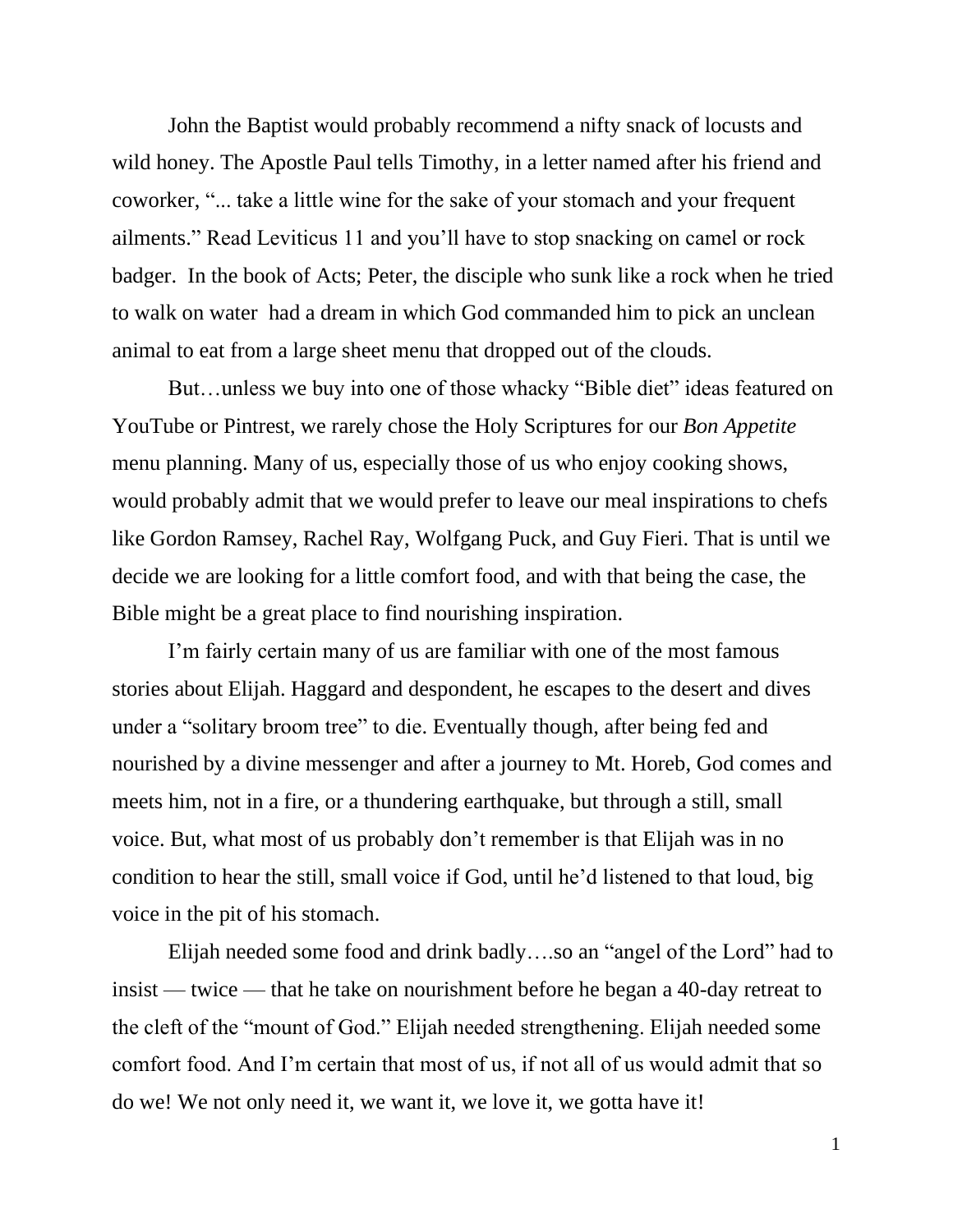Comfort foods, of course, are the things we eat and drink when needing a sense of reward, security, calm or reprieve from life's circumstances. They're things we enjoy for their familiarity, simplicity, or because we have fond memories of past enjoyment from them. In the U.S. it's apple pie, cheddar-smothered baked potatoes, French fries, mom's meatloaf, mac and cheese or double-fudge brownies. In Asian cultures it's pho or green onion pancakes. Indians prefer hot, creamy chai or yogurt and rice dishes as their source of sweet relief. Food, after all, speaks to our souls. Perhaps that is why we often call it Soul food?

While comfort foods are as diverse, as the tastes of those who choose them, research shows a couple of interesting trends. Many foods people report as comfort foods are high in carbohydrates, such as sugars, rice, and wheat products. It's thought that comfort eaters learn to choose high-carb foods because the brain responds to their consumption by releasing the natural tranquilizer *tryptophan*. In other words, carbs have the power to calm us.

The Bible even has several versions of food serving as comfort to people. Manna from heaven for the wandering Israelites. To those seeking water and bread in our Gospel lesson this morning, Jesus offers himself as the living water and the bread of life. And in today's first lesson Elijah collapses of exhaustion. He's starving, and thirsty, after his desert flight from his enemies, and while he is sleeping an angel provides bread and water to strengthen him for his journey.

But let's be honest — manna, bread, water — who would choose those things as their comfort food? Picture television chef Gordon Ramsey annoyed, and with a disgusted look on his face exclaiming, "Tonight's meal will be a delightful stone-baked, corn-meal flatbread and a refreshing jar of water." Who are we kidding? So to understand the comfort of this passage, we have to look beyond the calories, the richness, or the sweetness. The comfort food is found in something else entirely.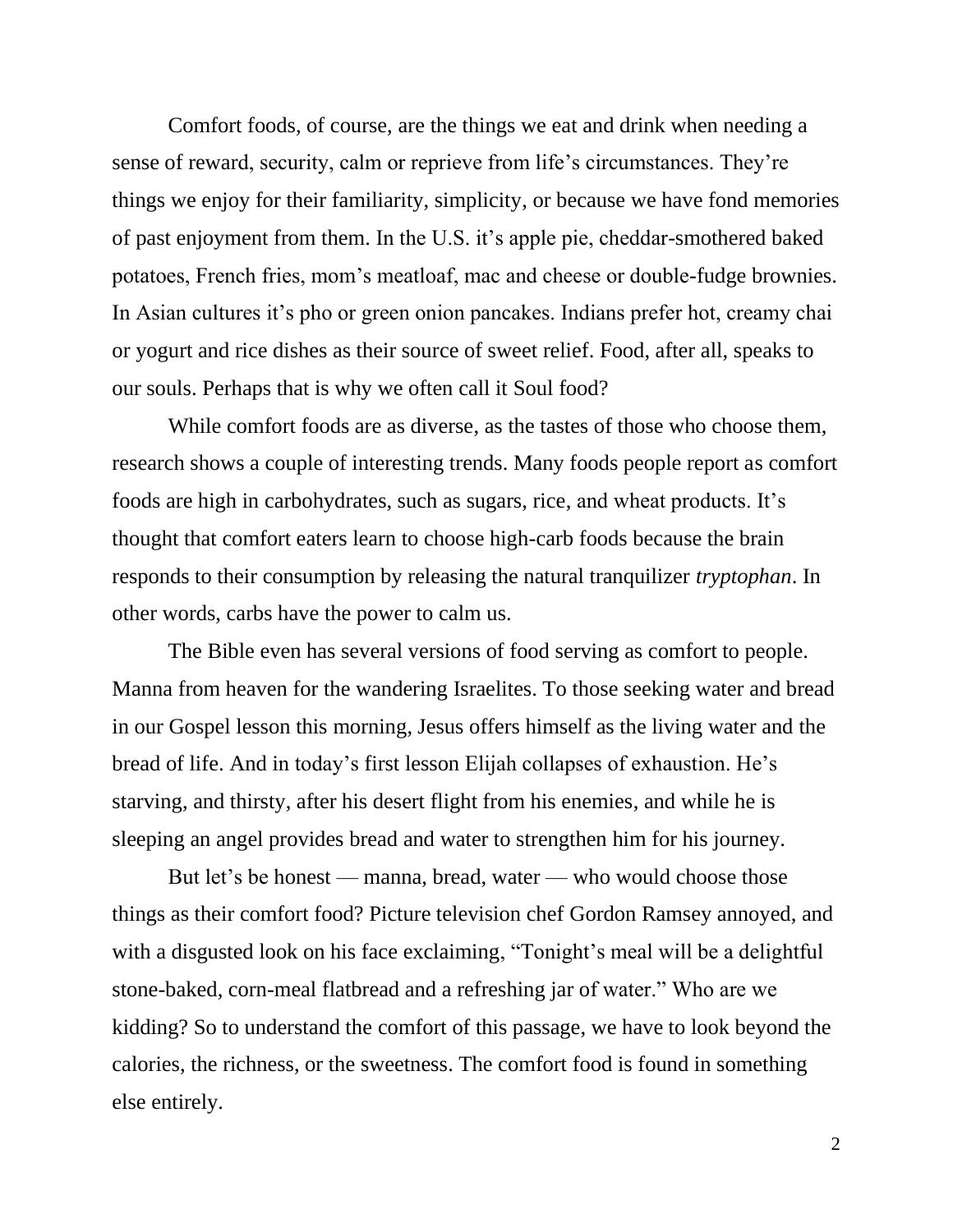This becomes apparent as we begin to realize the busyness, the running, and the exhaustion of the previous seasons of Elijah's life: • Basically, his entire career has been to confront and critique Ahab, the king and most powerful man in Israel. • He's been used by God to usher in a three-year drought upon the land. • He's subsisted in the wilderness, living like he's on a Discovery Channel survival show. • He's not only enraged the king, but now Queen Jezebel — the real pants-wearer in the family — has vowed a death sentence upon him within the next 24 hours. • He's run to the other side of Palestine, left his servant behind, and stumbled despondently into the solitude of the desert: "It is enough; now, O LORD, take away my life, for I am no better than my ancestors."

In short, this guy is cooked! As Anna Carter Florence a Professor of Preaching at Columbia Seminary puts it: "Maybe he's was just having 'one of those days.' You wake up, you eat breakfast, you slaughter 450 prophets of Baal, y'know. Well it's *hard work* to be the *only one* left. It is no fun."

Sounds kind of familiar to those of us who feel like we are the ones doing all the work, doesn't it? Especially to those who dream of a 9 to 5 workday as they think about all the times they take on the role of a chauffeur for: sporting events, piano recitals, and other after school activities? Or maybe you feel like you serve on too many committees, or that you sit in on too many meetings? Or perhaps there aren't enough hours in the day for you to complete your To-Do list? Or maybe you need some relief and escape from a painful or difficult hardship — especially if you have recently found yourself dealing with the painful loss of a friend or a family member? Or if you are feeling the emptiness of lonely singleness with no bright outlooks for love? Sometimes in our suffering, like Elijah we may feel like it would be better for it all too just end.

In today's story, however, God chooses to meet the Prophet in the apparent chaos of his life — in his fatigue, in his busyness, in his stress, in his depression, in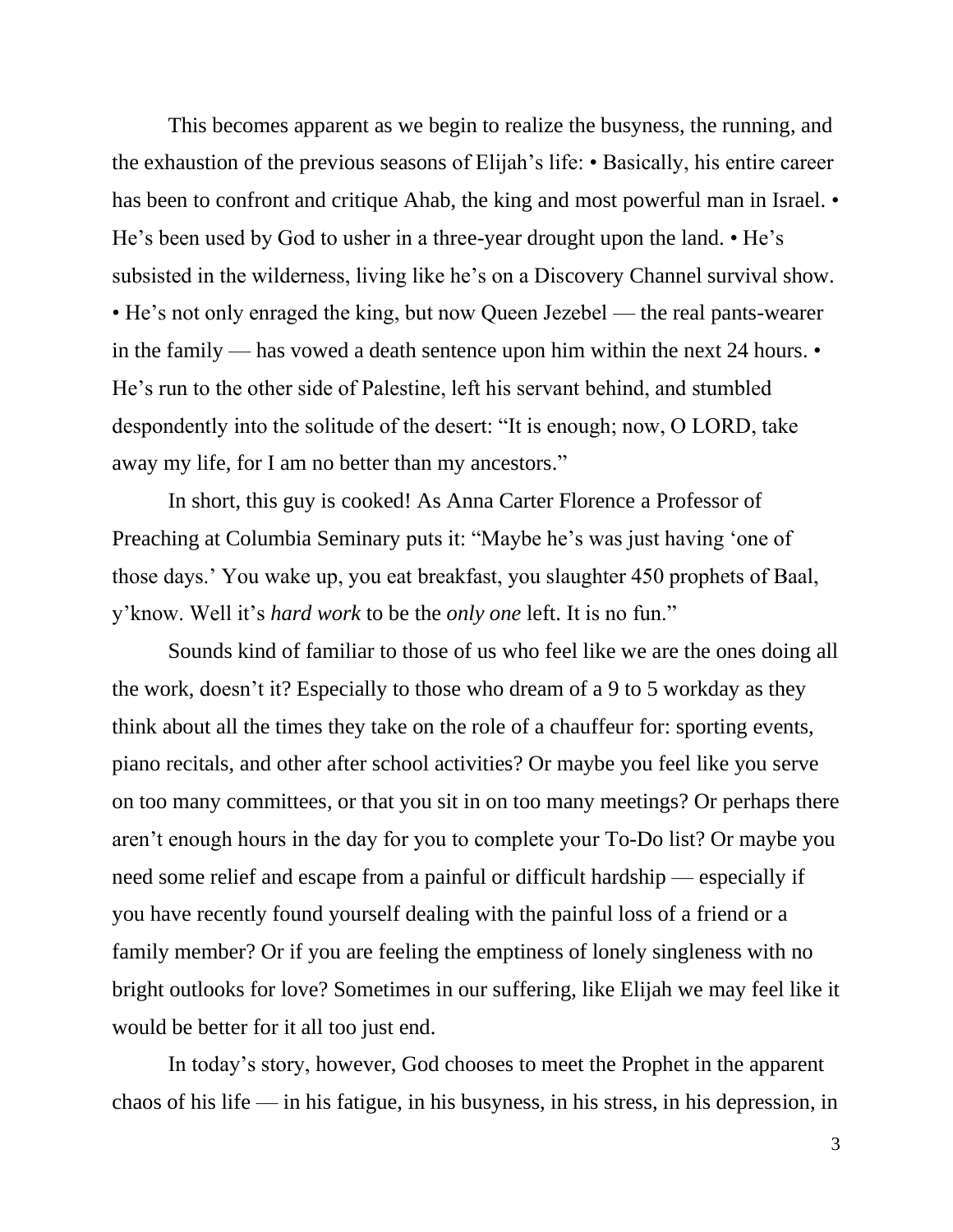his questioning, in his self-doubt. This is where the comfort food comes in — and it isn't found in the bread or the water provided by the Lord's angelic messenger.

First, *God meets Elijah's needs through his presence within the circumstances, not in the removal of the circumstances.* Through his angel bearing food and rest, God brings his presence to Elijah's physical needs. Through his own words, God brings his presence to Elijah's spiritual needs. And it is the presence of God which is what Elijah needs the most.

Later in the beginning of verse 15 the Lord declares to the Prophet: "Go, return on your way …" That is His spiritual direction. As part of comforting Elijah and meeting his needs, He sends him right back to the place that either caused, or was the location of his difficulties. Similarly, God doesn't always remove the hard circumstances of our lives, nor does he allow us to run away from all that challenges us. In this case, God joins Elijah in it. He gives him purpose within it. He gives him a remnant — a community — within it.

Second — in a detail we should try our best not to overlook — *God* meets Elijah through silence and solitude*.* So it's more than comfort food. Notice that God meets Elijah while he is alone. In verses 3 and 4, there's an apparent redundant emphasis on the idea of Elijah's solitude: "[H]e left his servant there" and "[H]e himself went a day's journey into the wilderness." Solitude. Away from other people. Alone. While he is by himself, God meets his physical needs: he is given rest through back-to-back naps, an angel touches him, wakes him, up, and miraculously presents him with food to nourish his fatigued body.

If, Elijah was hanging out with friends, or in a crowd worshiping at the temple, what are the chances God would meet his needs for rest and sustenance in the same way? Consider also the dramatic way God speaks to Elijah later in verses 11-15. How many times can you find in the Bible where God is speaking audibly to individuals when they're among noisy crowds of people? Moses had to travel up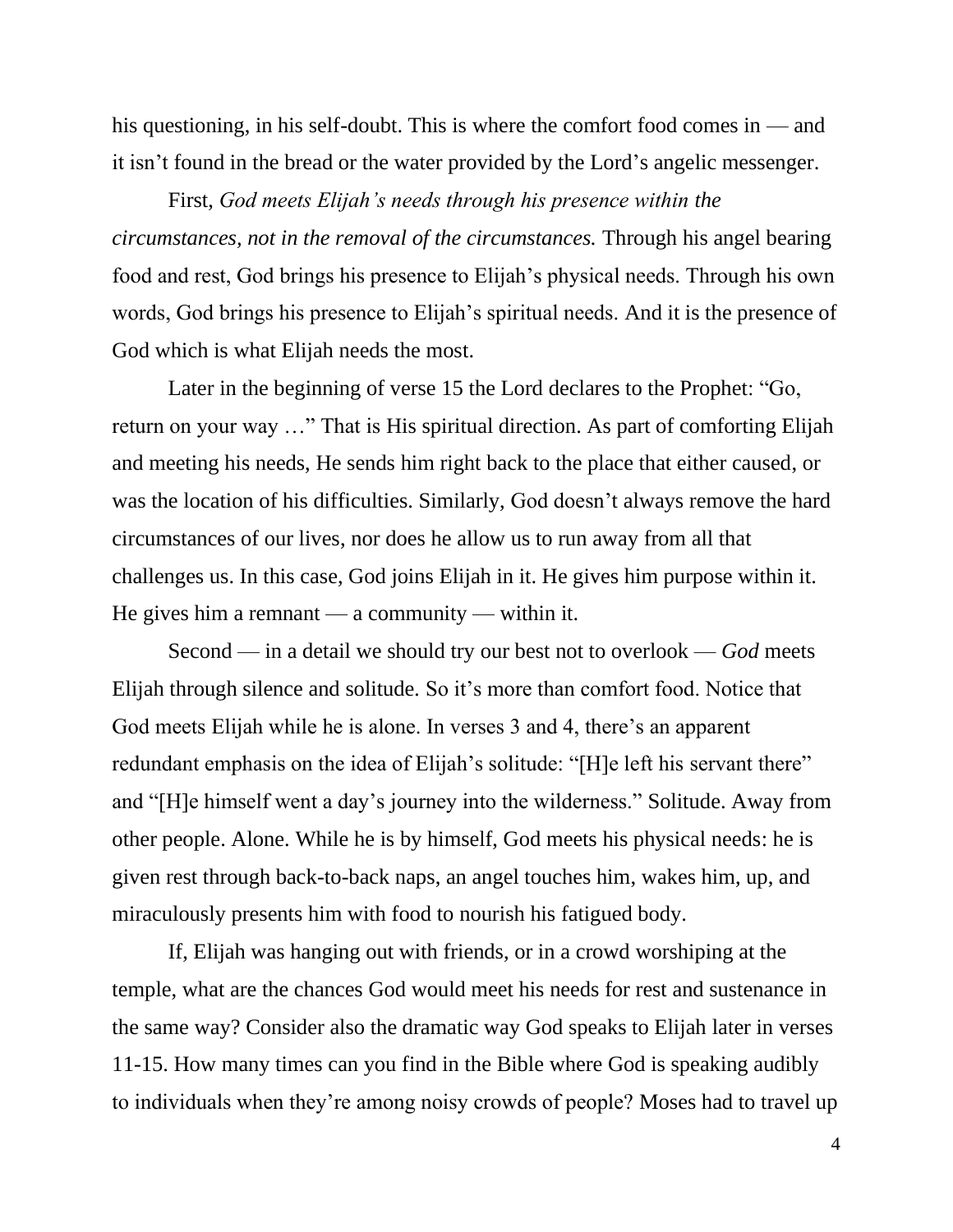a mountain to talk to God. Samuel can't hear God while Eli is nearby — so he goes off to be by himself. God seems to understand our need for solitude.

And later during a mountaintop experience, as God passes by Elijah to bring him comfort and encouragement, the Lord wasn't found in the dramatic wind, earthquake, or fire. No, the Creator was present in "a sound of sheer silence." Talk about a deafening silence! Elijah knew God was in that silence because he covered his face in preparation to hear from his God. Which begs the question, is your life ever quiet enough — free enough from noise and distraction — that you might hear God's whisper and know his voice? If not, what do you think might be keeping you from hearing God?

If we were to take the time to study the rest of the story we would discover that meeting God changed Elijah. It rested and refreshed him. It reset his attitude and lifted his depression. It prepared him for life once he went down the mountain again. It restored his sense of God's purpose in his life. His solitude filled him up with God, so that he was spiritually and emotionally healthy enough to be around people again. All from meeting with God alone and in the quiet.

Take a moment to close your eyes and think about all the things you feel like running away from. What makes you exhausted? What leaves you questioning, despondent, depressed? Do you think that you can try to slow down a bit? Is it possible for you to find a way to be alone in solitude, even if only for a few minutes? Can you figure out a way to turn off all the sounds surrounding you, so that it is quiet enough for God to meet with you?

Of course, comfort foods bring us security, calm and reprieve. But how much more does a comforting *God* bring us? God meets our needs with his presence *in* all the circumstances of life, even if he doesn't always remove our difficulties or hardships. And quite often God's presence is most easily discerned when we choose solitude and silence to seek God. So let's try to cut out the clatter